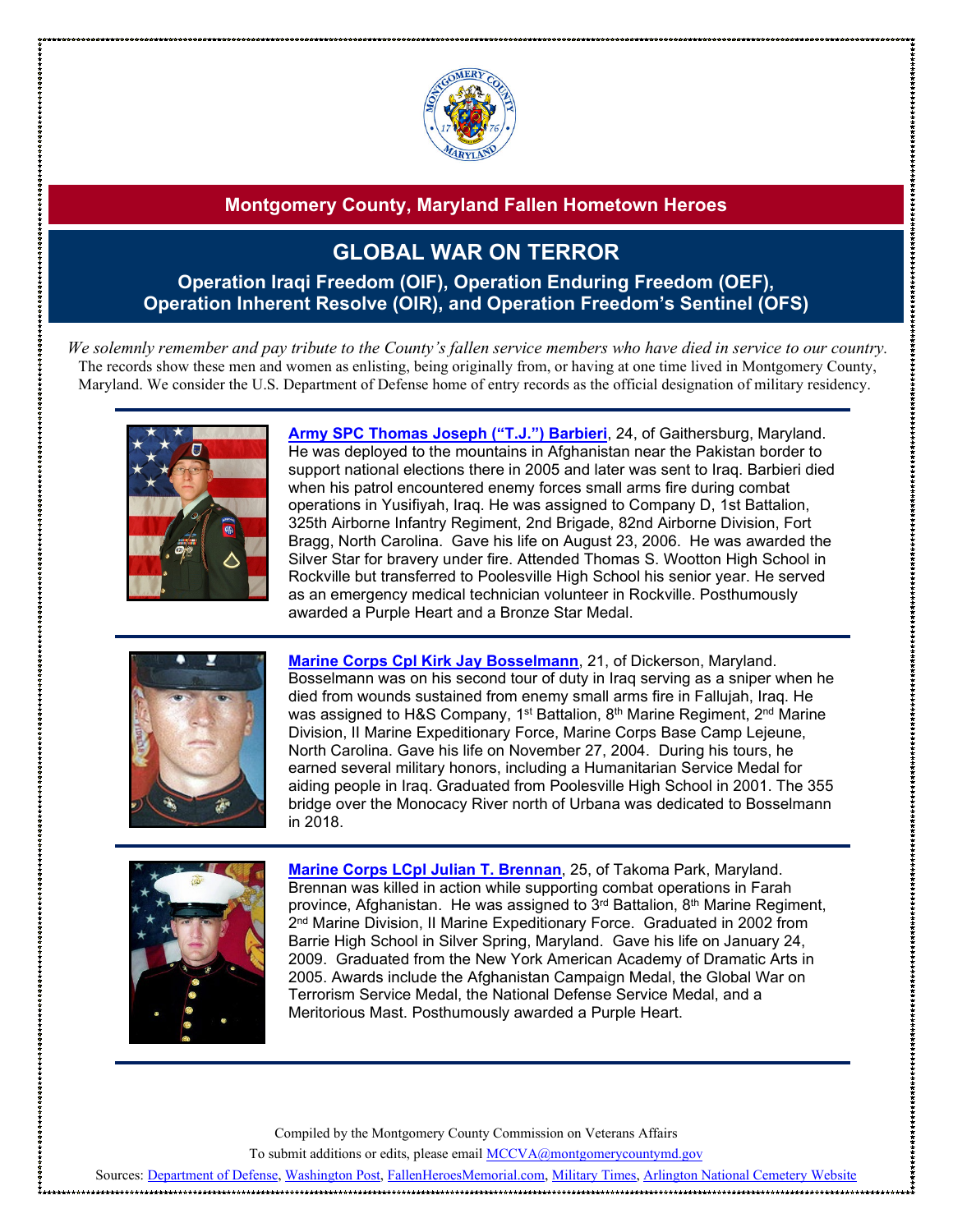

## **GLOBAL WAR ON TERROR**

#### **Operation Iraqi Freedom (OIF), Operation Enduring Freedom (OEF), Operation Inherent Resolve (OIR) and Operation Freedom's Sentinel (OFS)**

*We solemnly remember and pay tribute to our fallen service members who have died in service to our country.*

The records show these men and women as enlisting, being originally from, or having at one time lived in Montgomery County, Maryland. We consider the U.S. Department of Defense home of entry records as the official designation of military residency.



**Army SFC [Allan E. Brown](https://www.military.com/daily-news/2016/12/08/3rd-1st-cav-soldier-dies-afghanistan-suicide-bombing.html)**, 46, of Takoma Park, Maryland. He was on his sixth deployment. Brown died at Walter Reed National Medical Center, Bethesda, Maryland, from injuries sustained from an improvised explosive device in Bagram, Afghanistan. Brown was assigned to Headquarters and Headquarters Company, 1st Special Troops Battalion, 1st Sustainment Brigade, 1st Cavalry Division, Fort Hood, Texas. Gave his life on December 6, 2016. Awards include the Purple Heart, Army Commendation Medal with four Oak Leaf Clusters, Army Achievement Medal with one Oak Leaf Cluster, two National Defense Service Medals, Afghanistan Campaign Medal with two campaign stars, Iraq Campaign Medal with four campaign stars, Global War on Terrorism Service Medal, Overseas Service Ribbon with Numeral V and the Combat Action Badge. Posthumously awarded the Bronze Star Medal with Valor.



**[Army CPT Brian "Bubba"](http://www.arlingtoncemetery.net/bmbunting.htm) Bunting**, 29, of Potomac, Maryland. Bunting died in Kandahar, Afghanistan, of wounds suffered when an improvised explosive device detonated near his vehicle. He was a member of the Individual Ready Reserve, assigned to the 27<sup>th</sup> Infantry Brigade Combat Team, Syracuse, New York. Gave his life on February 24, 2009. Graduated from Bullis High School and from the United States Military Academy at West Point. Bunting was honored with several awards throughout his career, including an Army Commendation Medal, a National Defense Service Medal, an Afghanistan Campaign Medal, an Army Service Ribbon and a Combat Action Badge. Posthumously awarded a Purple Heart and a Bronze Star Medal.



**Army SPC [Armer Nathan Burkart](http://www.arlingtoncemetery.net/anburkart.htm)**, 26, of Rockville, Maryland. He trained at Fort Knox, Kentucky, and deployed with that unit to Afghanistan from 2003 to 2004. He was reassigned to Fort Drum in August 2004 and deployed to Iraq. Burkart died of injuries sustained when an improvised explosive device detonated near his vehicle during combat patrol operations in Abu Ghraib, Iraq. He was assigned to Troop B, 1<sup>st</sup> Squadron, 71<sup>st</sup> Cavalry Regiment, 10<sup>th</sup> Mountain Division, Fort Drum, New York. Gave his life on May 11, 2006. Graduated from Col. Zadok Magruder High School in 1997. Attended Lehigh University for two years.

Compiled by the Montgomery County Commission on Veterans Affairs

To submit additions or edits, please emai[l MCCVA@montgomerycountymd.gov](mailto:MCCVA@montgomerycountymd.gov)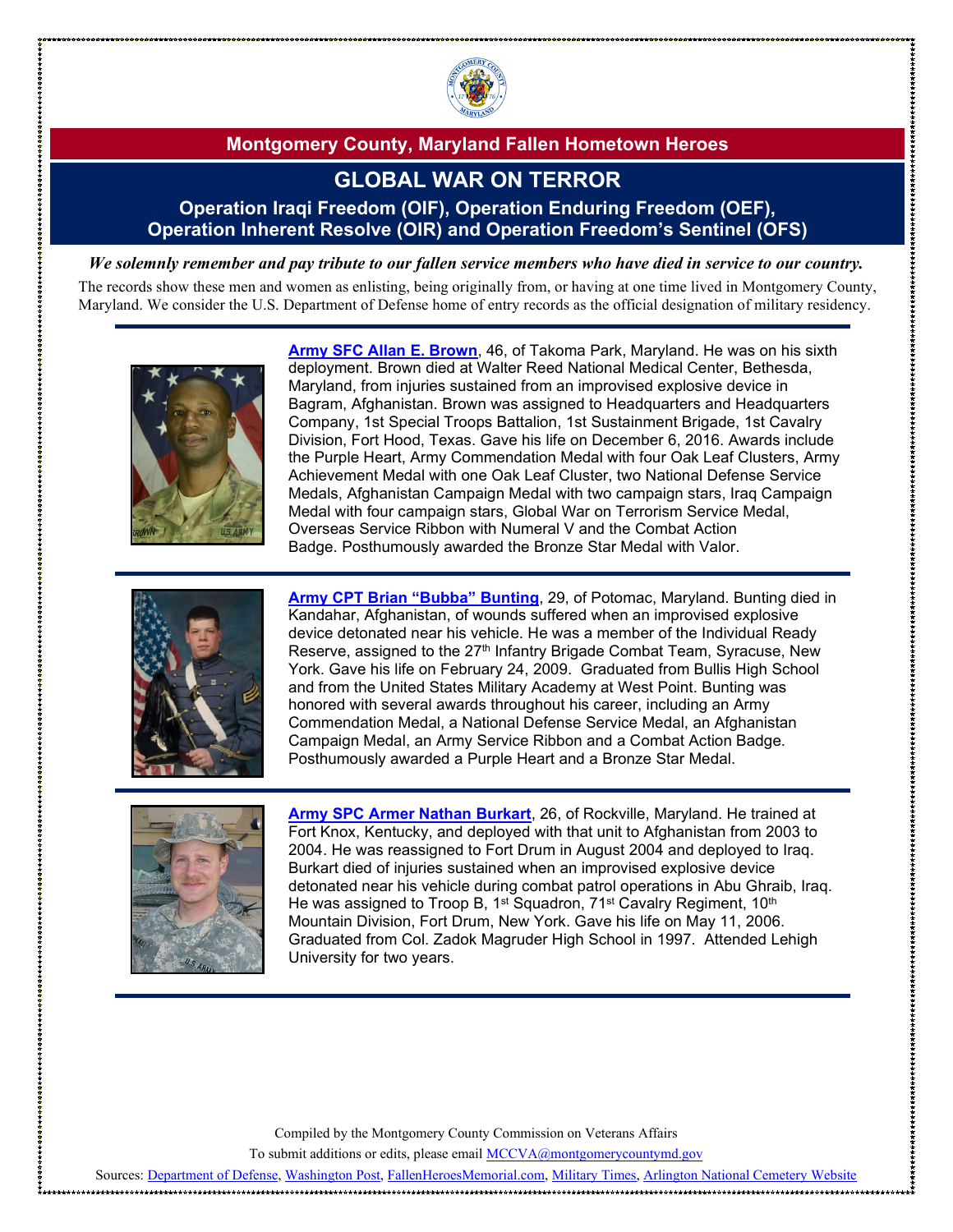

# **GLOBAL WAR ON TERROR**

#### **Operation Iraqi Freedom (OIF), Operation Enduring Freedom (OEF), Operation Inherent Resolve (OIR) and Operation Freedom's Sentinel (OFS)**

*We solemnly remember and pay tribute to our fallen service members who have died in service to our country.*

The records show these men and women as enlisting, being originally from, or having at one time lived in Montgomery County, Maryland. We consider the U.S. Department of Defense home of entry records as the official designation of military residency.



**Marine Corps LCpl Dennis J. Burrow**, 23, of Rockville, Maryland. Burrow died in the Helmand Province in Afghanistan while supporting combat operations. He was assigned to the 2<sup>nd</sup> Battalion, 8<sup>th</sup> Marine Regiment, 2<sup>nd</sup> Marine Division, II Marine Expeditionary Force, Camp Lejeune, North Carolina. Gave his life on August 7, 2009. Graduated from Col. Zadok Magruder High School in 2004. Attended Massanutten Military Academy.



**Navy ET1 Kevin Bushell**, 26, of Gaithersburg, Maryland. Bushell died when his ship, the USS John S. McCain, was hit by the Alnic, an oil tanker in the Singapore Strait. He served as an Electronics Technician. Gave his life on August 21, 2017. Graduated from Gaithersburg High School in 2009. [View full](https://www.montgomerycountymd.gov/HHS-Program/Resources/Files/A%26D%20Docs/GWOT/KevinBushellPortrait.pdf)  [profile](https://www.montgomerycountymd.gov/HHS-Program/Resources/Files/A%26D%20Docs/GWOT/KevinBushellPortrait.pdf)



**Army LTC David E. Cabrera**, 41, of Olney, Maryland. Cabrera died in Kabul Province, Afghanistan. He was a licensed clinical social worker and Assistant Professor of Family Medicine at the Uniformed Services University of the Health Sciences. Gave his life on October 29, 2011. Attended Sam Houston High School in Texas. Graduated from Texas A&M University.



**Army SPC Jonathan David Cadavero**, 24, of Takoma Park, Maryland. Cadavero died of wounds sustained when an improvised explosive device detonated near his vehicle in Baghdad, Iraq. He was assigned to HHC, 2<sup>nd</sup> Brigade Special Troops Battalion, 2<sup>nd</sup> Brigade Combat Team, 10<sup>th</sup> Mountain Division in Fort Drum, NY. Gave his life on February 27, 2007. Graduated high school in New Jersey. Graduated cum laude from Columbia Union College in Takoma Park, Maryland.

Compiled by the Montgomery County Commission on Veterans Affairs

To submit additions or edits, please emai[l MCCVA@montgomerycountymd.gov](mailto:MCCVA@montgomerycountymd.gov)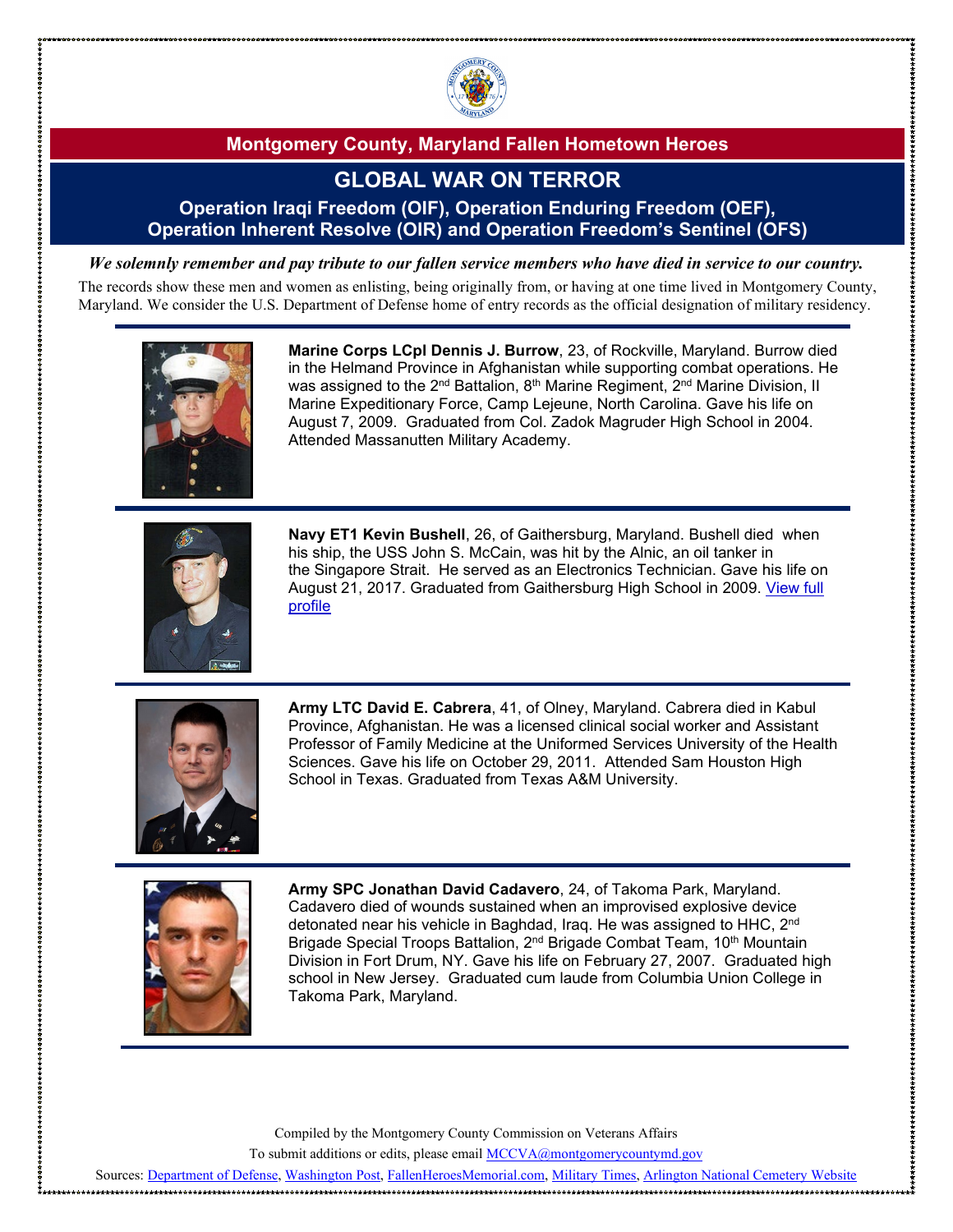

## **GLOBAL WAR ON TERROR**

### **Operation Iraqi Freedom (OIF), Operation Enduring Freedom (OEF), Operation Inherent Resolve (OIR) and Operation Freedom's Sentinel (OFS)**

*We solemnly remember and pay tribute to our fallen service members who have died in service to our country.*

The records show these men and women as enlisting, being originally from, or having at one time lived in Montgomery County, Maryland. We consider the U.S. Department of Defense home of entry records as the official designation of military residency.



**Marine Corps Sgt Alessandro Carbonaro**, 28, of Bethesda, Maryland. Carbonaro died at Landsthul Regional Medical Center, Germany, from wounds received while conducting combat operations against enemy forces in Al Anbar Province, Iraq, on May 1, 2006. He was assigned to A Company, 2nd Reconnaissance Battalion, 2nd Marine Division, II Marine Expeditionary Force, Camp Lejeune, North Carolina. Gave his life on May 10, 2006. Graduated from Sandy Spring High School in 1997.



**Army PFC Justin R. Davis**, 19, of Gaithersburg, Maryland. Davis died in Korengal Outpost, Afghanistan (near Kunar Province), when he was attacked by indirect fire while on patrol during combat operations. He was assigned to the 1<sup>st</sup> Battalion, 32<sup>nd</sup> Infantry Regiment, 3<sup>rd</sup> Brigade Combat Team, 10<sup>th</sup> Mountain Division (Light Infantry), Fort Drum, New York. Gave his life on June 25, 2006. Graduated from Col. Zadok Magruder High School in 2005. View full profile



**Army SPC Thomas Karl Doerflinger**, 20, of Silver Spring, Maryland. Doerflinger died in Mosul, Iraq, when his unit received small arms fire while conducting combat operations. He was assigned to B Company, 1st Battalion, 24<sup>th</sup> Infantry Regiment, 1<sup>st</sup> Brigade, 25<sup>th</sup> Infantry Division (Stryker Brigade Combat Team), Fort Lewis, Washington. Gave his life on November 11, 2004. Graduated from Springbrook High School in 2002 and received an International Baccalaureate degree.



**Army SSG Robert Hernandez**, 47, of Silver Spring, Maryland. Hernandez died from wounds sustained when an improvised explosive device detonated near his vehicle during combat operations in Al Taqaddum, Iraq. He was assigned to the Army Reserve's 3<sup>rd</sup> Battalion, 318<sup>th</sup> Regiment, 1<sup>st</sup> Brigade, 80<sup>th</sup> Division (Institutional Training), Fort Meade, Maryland. Gave his life on March 28, 2006.

Compiled by the Montgomery County Commission on Veterans Affairs

To submit additions or edits, please emai[l MCCVA@montgomerycountymd.gov](mailto:MCCVA@montgomerycountymd.gov)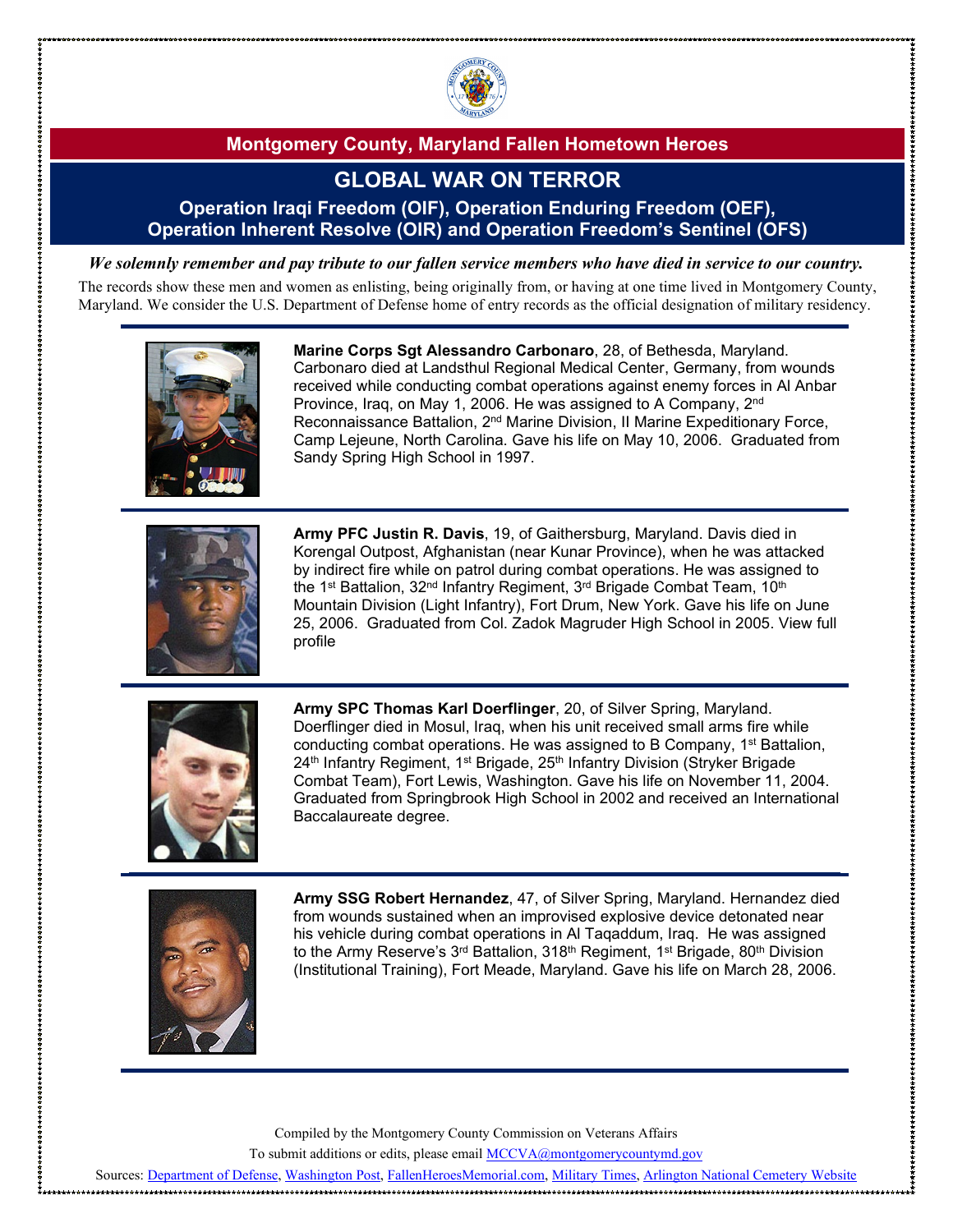

# **GLOBAL WAR ON TERROR**

### **Operation Iraqi Freedom (OIF), Operation Enduring Freedom (OEF), Operation Inherent Resolve (OIR) and Operation Freedom's Sentinel (OFS)**

*We solemnly remember and pay tribute to our fallen service members who have died in service to our country.*

The records show these men and women as enlisting, being originally from, or having at one time lived in Montgomery County, Maryland. We consider the U.S. Department of Defense home of entry records as the official designation of military residency.



**Navy LT (SEAL) Brendan J. Looney**, 29, of Silver Spring, Maryland. Looney died in the Zabul Province, Afghanistan, in a helicopter crash during combat operations. Looney was assigned to a West Coast-based SEAL Team. Gave his life on September 21, 2010. Graduated from DeMatha Catholic High School and United States Naval Academy in 2004. The Convocation Center at Dematha Catholic High School was dedicated to Looney in 2014. A sign leading into the city of Annapolis was also erected in his name on Rowe Boulevard. Looney received the Bronze Star Medal with Valor posthumously.



**Marine Corps Sgt James R. McIlvaine**, 26, of Olney, Maryland. McIlvaine died in Baharia, Iraq, while supporting combat operations. He was assigned to the 1<sup>st</sup> Battalion, 7<sup>th</sup> Marine Regiment, 1<sup>st</sup> Marine Division, I Marine Expeditionary Force, Twentynine Palms, California. Gave his life on April 30, 2009. Graduated from Sherwood High School and from Massanutten Military Academy in Virginia.



**Marine Corps Capt. Moises A. Navas, 34, of Germantown, Maryland.**  Navas suffered wounds received while supporting Iraqi Security Forces during a mission to eliminate an ISIS stronghold in a mountaineous area of north central Iraq. He was assigned to the 2nd Marine Raider Battalion, Marine Forces Special Operations Command, Camp Lejeune, North Carolina. Gave his life on March 8, 2020. Graduated from Quince Orchard High School.



**Army SPC Anthony A. Paci**, 30, of Rockville, Maryland. Paci died in Gereshk, Afghanistan, of injuries suffered during a vehicle rollover. He was assigned to the 1<sup>st</sup> Battalion, 17<sup>th</sup> Infantry, 5<sup>th</sup> Brigade, 2<sup>nd</sup> Infantry Division, Joint Base Lewis-McChord, Washington. Gave his life on March 4, 2010. Attended Walt Whitman High School.

Compiled by the Montgomery County Commission on Veterans Affairs

To submit additions or edits, please emai[l MCCVA@montgomerycountymd.gov](mailto:MCCVA@montgomerycountymd.gov)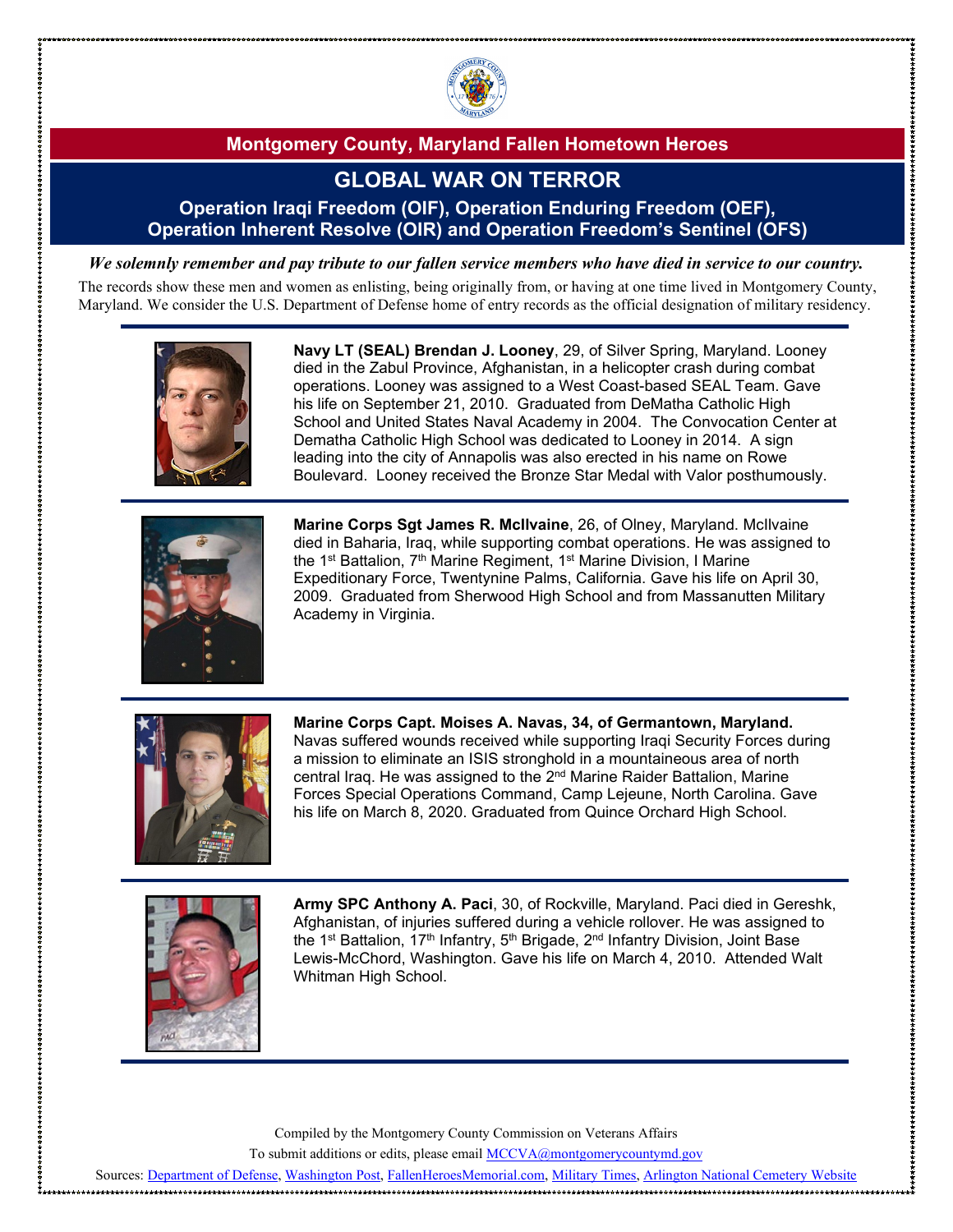

# **GLOBAL WAR ON TERROR**

#### **Operation Iraqi Freedom (OIF), Operation Enduring Freedom (OEF), Operation Inherent Resolve (OIR) and Operation Freedom's Sentinel (OFS)**

*We solemnly remember and pay tribute to our fallen service members who have died in service to our country.*

The records show these men and women as enlisting, being originally from, or having at one time lived in Montgomery County, Maryland. We consider the U.S. Department of Defense home of entry records as the official designation of military residency.



**Army CW2 Bruce E. Price**, 37, of Chevy Chase, Maryland. Price died in Kajaki, Afghanistan, when individuals using rocket-propelled grenades and small arms fire ambushed his unit. He was assigned to 1<sup>st</sup> Battalion,  $3^{rd}$  Special Forces Group, Fort Bragg, North Carolina. Gave his life on May 15, 2004. Graduated from Bethesda-Chevy Chase High School in 1985 and attended Campbell University in Buies Creek, North Carolina.



**Army SGT Barun Rai**, 24, of Silver Spring, Maryland. Rai died in Logar Province, Afghanistan, of injuries sustained during a vehicle rollover. He was assigned to the 54<sup>th</sup> Engineer Battalion, 18<sup>th</sup> Engineer Brigade, 21<sup>st</sup> Theater Sustainment Command, Warner Barracks, Bamberg, Germany. Gave his life on August 3, 2011. Graduated from Montgomery Blair High School in 2005. Posthumously promoted to Sergeant.



**Army SPC Rodrigo A. Munguia Rivas**, 27, of Germantown, Maryland. Rivas died in Bagram, Afghanistan, of wounds from indirect fire after his unit came under attack. He was assigned to 710<sup>th</sup> Brigade Support Battalion, 3<sup>rd</sup> Brigade Combat Team, 10<sup>th</sup> Mountain Division (Light Infantry), Fort Drum, NY. Gave his life on June 21, 2009. Graduated from Col. Zadok Magruder High School in 2000.



**Marine Corps Col Michael R. Stahlman**, 45, of Chevy Chase, Maryland. Stahlman died from injuries sustained in a nonhostile incident in Anbar Province, Iraq. He was assigned to Headquarters Battalion, Marine Corps Air Ground Combat Center, Twentynine Palms, California. Gave his life on October 5, 2008. Graduated from the U.S. Naval Academy in 1985.

Compiled by the Montgomery County Commission on Veterans Affairs

To submit additions or edits, please emai[l MCCVA@montgomerycountymd.gov](mailto:MCCVA@montgomerycountymd.gov)